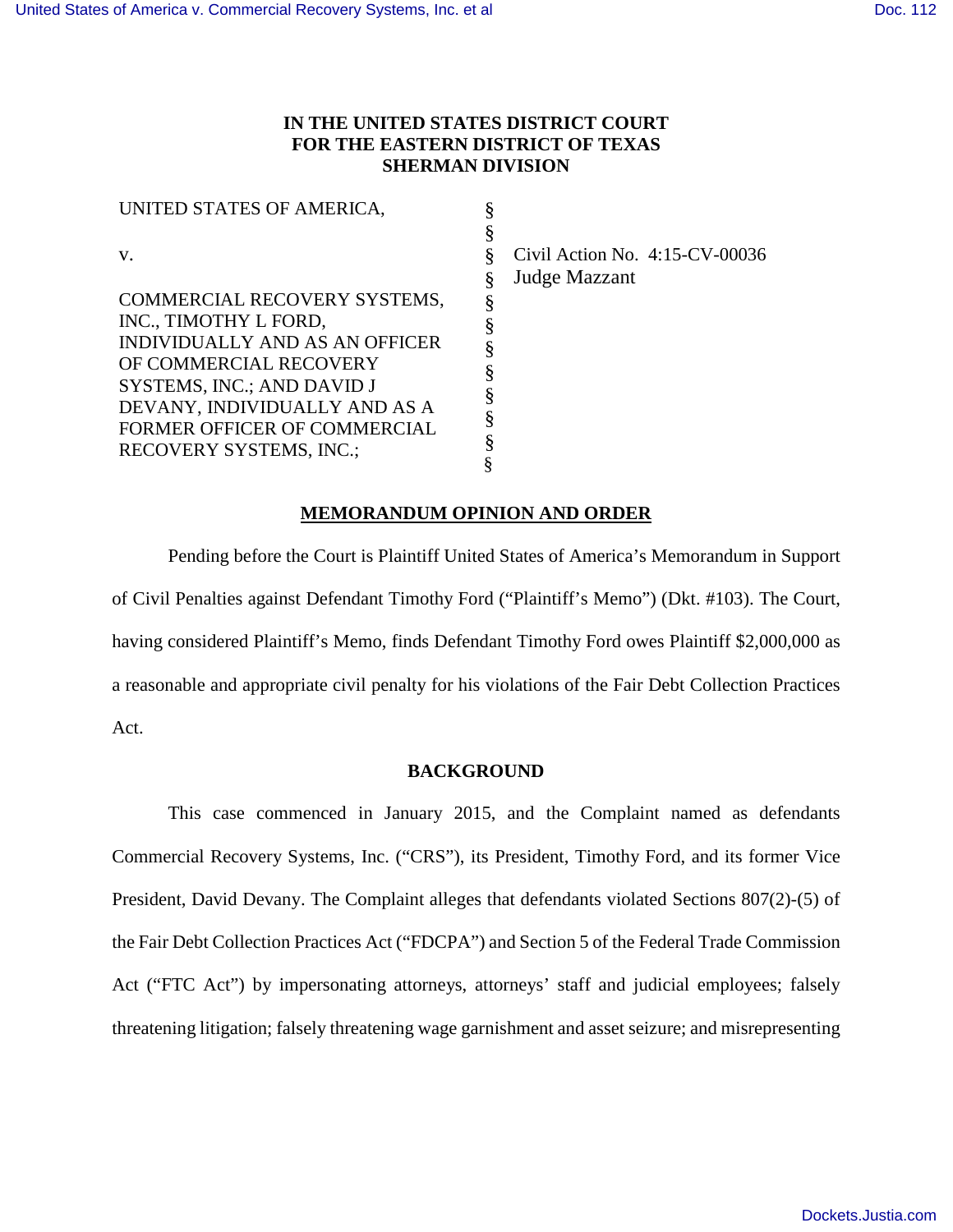the character or legal status of a debt. The Complaint seeks civil penalties and a permanent

injunction to halt CRS, Ford, and Devany's unlawful practices.

On April 7, 2016, the Court granted the government's motion for summary judgment

against Defendants CRS and Ford (Dkt. #69). In its April 7, 2016 Opinion and Order, the Court

described CRS:

Defendant CRS is a Texas corporation that has been in business since 1994. Until 2013, its main office was in Dallas, with a secondary office in Plano, Texas. CRS is a third-party debt collector that primarily collects consumer debt that was 'primarily for personal, family, or household purposes,' including auto loans and credit card debts, on behalf of the original creditors, and conducts business in numerous states. In November 2013, CRS sought bankruptcy protection under Chapter 11. Defendant Tim Ford, CRS's President, Director, and majority shareholder, testified in CRS's bankruptcy proceedings that the company's insolvency resulted, in large part, from a number of Fair Debt Collection Practices Act ('FDCPA') lawsuits brought by private litigants.

As a third-party collector, CRS did not own the debts it collected. The company was not a law firm and did not sue debtors or garnish wages. CRS was a mid-size debt collection company. Shortly before declaring bankruptcy, the company employed approximately 300 employees, but downsized in 2013 to employing approximately 80 collectors

*Id.* at 1–2. Based on these findings, the Court held Defendants Ford and CRS liable for injunctive

relief, and issued a permanent injunction against both defendants. The Court also held Ford liable

for civil penalties, reasoning:

The summary judgment record establishes that Ford was the sole owner and President of CRS up until November 2013. He received daily updates on the company and represented the company in negotiations with government investigations. Ford himself removed David Devany from his role as Vice President. Thus, Ford had the authority to control the company's collection practices. Therefore, Ford is liable for civil penalties for FDCPA violations by CRS.

*Id.* at 14–15.

On July 11, 2016, the Court entered an order setting a briefing schedule to determine civil

penalties. The Court ordered Plaintiff to submit its brief by August 9, 2016, and Ford to submit his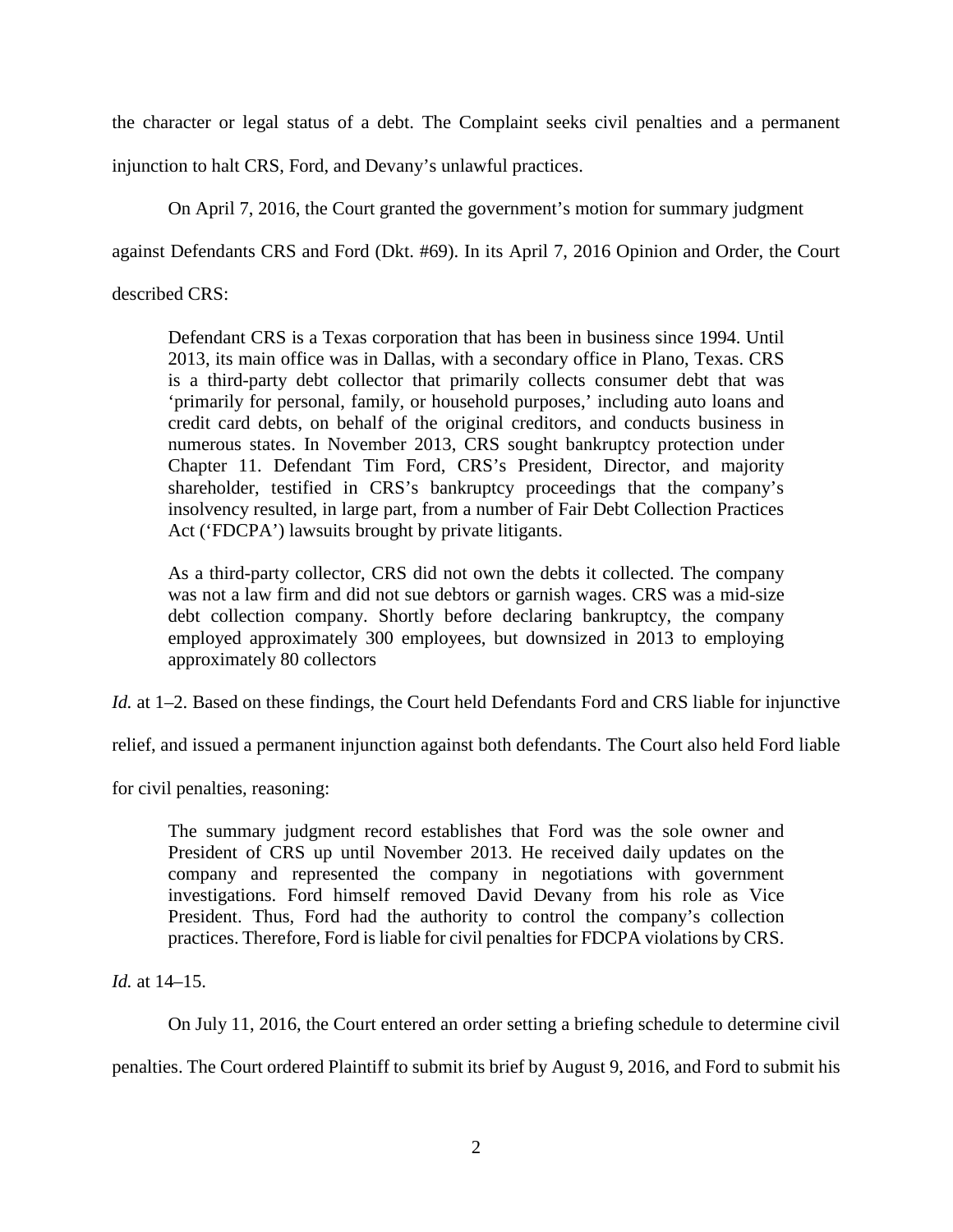response on September 9, 2016. On August 8, 2016, Plaintiff filed its Memorandum in Support of Civil Penalties against Defendant Timothy Ford (Dkt. #103). Ford did not file a response.

## **ANALYSIS**

The Court determined in its April 7, 2016 Opinion and Order that Defendant Ford is liable for civil penalties under the FDCPA and FTC Act (Dkt. #69 at 14–15). Ford had actual knowledge that his collectors were not complying with the FDCPA. The issue before the Court is to determine the proper penalty for Ford's violation of the FDCPA and FTC.

Section 5(m) (1) (A) of the FTC Act authorizes a civil penalty of up to  $$40,000$  for each instance of conduct that violates the FDCPA with actual or implied knowledge of the FDCPA. A separate violation of the FDCPA occurs each time a prohibited threat or representation is made to a consumer in a collection contact. *United States v. ACB Sales & Service, Inc*., 683 F. Supp. 734, 741 (D. Ariz. 1987) (FDCPA enforcement action); *United States v. Central Adjustment Bureau, Inc*., 667 F. Supp. 370, 385 n.29 (N.D. Tex. 1986) (each use of an improper dunning letter is a separate and distinct violation). In determining the appropriate civil penalty, the Court must take into account the factors listed at 15 U.S.C. § 45(m)(1)(C), which include the degree of culpability, history of prior such conduct, ability to pay, effect on ability to continue to do business, and such other matters as justice may require. The "other matters" many courts consider include injury to the public and the benefits derived from the violations. *See, e.g.*, *United States v. Nat'l Fin. Servs.*, 98 F.3d 131, 140 (4th Cir. 1996) (considering the good or bad faith of defendant; the injury to the public; the desire to eliminate benefits derived from the violation; and the necessity of vindicating the authority of the FTC and deterring further violations by the defendant or others).

Plaintiff's Memo estimates the number of FDCPA violations committed by Defendant. Plaintiff reached this estimation by sampling Defendant's hard drive containing audio recordings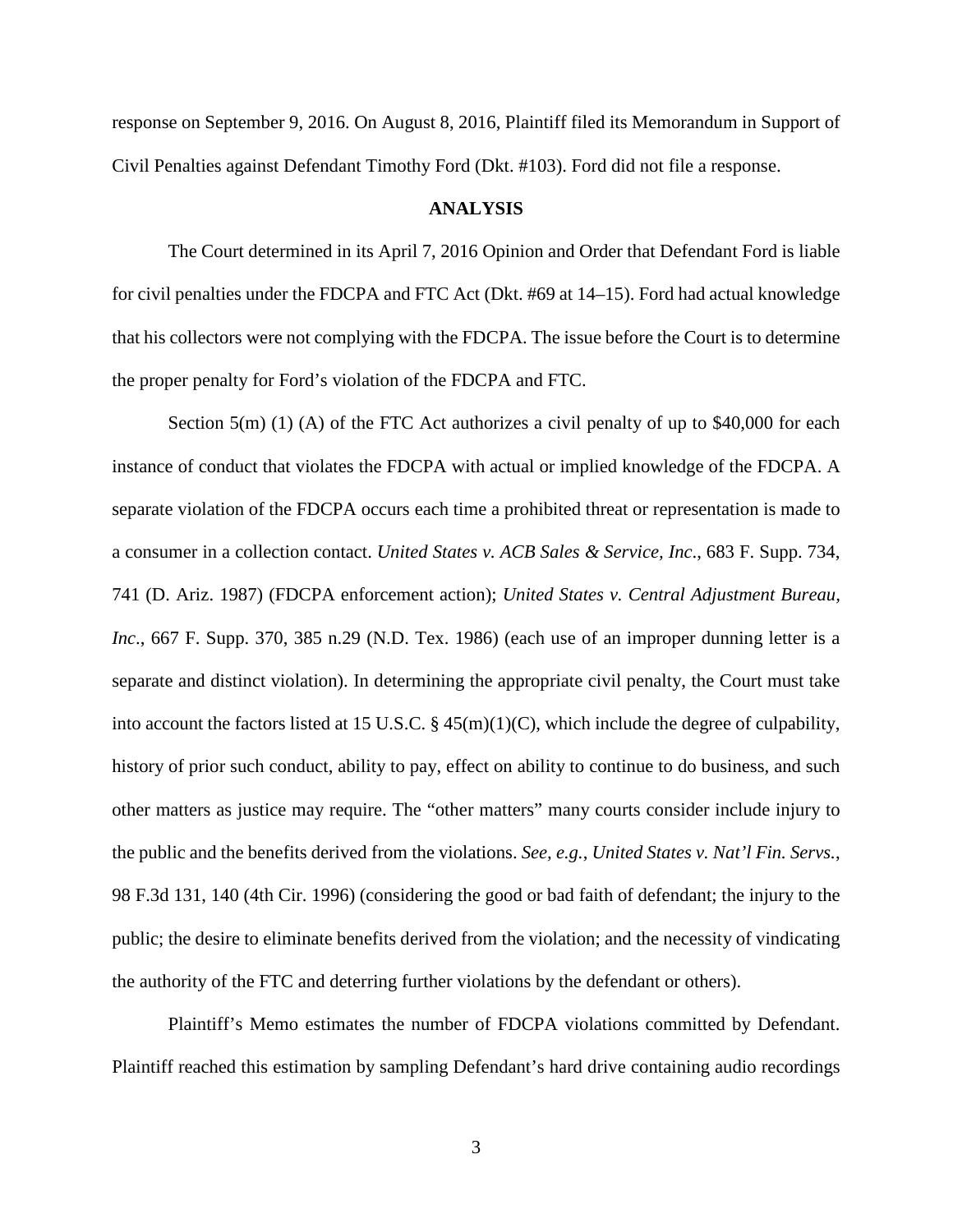of thousands of calls made by CRS collectors between November 1, 2012, and March 21, 2013. Of the 647,750 calls produced, 147,973 were longer than one minute. Plaintiff listened to a random sample of 300 recordings. Of this sample, 50 included CRS collectors falsely representing the character or legal status of a debt, in violation of FDCPA Section 807(2); 77 included CRS collectors impersonating attorneys, attorneys' staff, or judicial employees, in violation of FDCPA Section 807(3); 21 included CRS collectors threatening garnishment, seizure, or attachment, in violation of FDCPA Section 807(4); and 68 included CRS collectors expressly or impliedly threatening litigation, in violation of FDCPA Section 807(5). From this sample, Plaintiff calculated incident rates of 16.7%, 25.7%, 7.0%, and 22.7% of Sections 807(2), 807(3), 807(4), and 807(5), respectively. Applying these rates to the phone calls greater than sixty seconds over the November 1, 2012 and March 21, 2013 sample period implies a total of 109,643 violations. The Court finds this estimation both accurate and conservative. The audio recording sample spanned six months, whereas the consumer complaint trends continued for four years. If the Court were to base its assessment of civil penalties on the actual 216 violations contained in the mere 300-call sample, the calculation would yield a maximum theoretical penalty of \$8,640,000. The maximum theoretical penalty for the estimated 109,634 violations exceeds \$4 billion (\$40,000 x 109,643). Plaintiff requests a civil penalty of \$2 million.

Plaintiff has evidenced Defendant's lack of good faith. Defendant admitted CRS had no formal FDCPA training program. Defendant admitted to hiring abusive collection managers and refused to fire them if they were effective. Defendant was aware of consumer complaints starting in 2011 and the FTC's investigation into CRS's collection practices in March 2013. Finally, Defendant had the ultimate authority over the collection managers and the collectors. The Court finds Defendant fully culpable for the FDCPA violations. *See F.T.C. v. Hughes*, 710 F. Supp. 1524,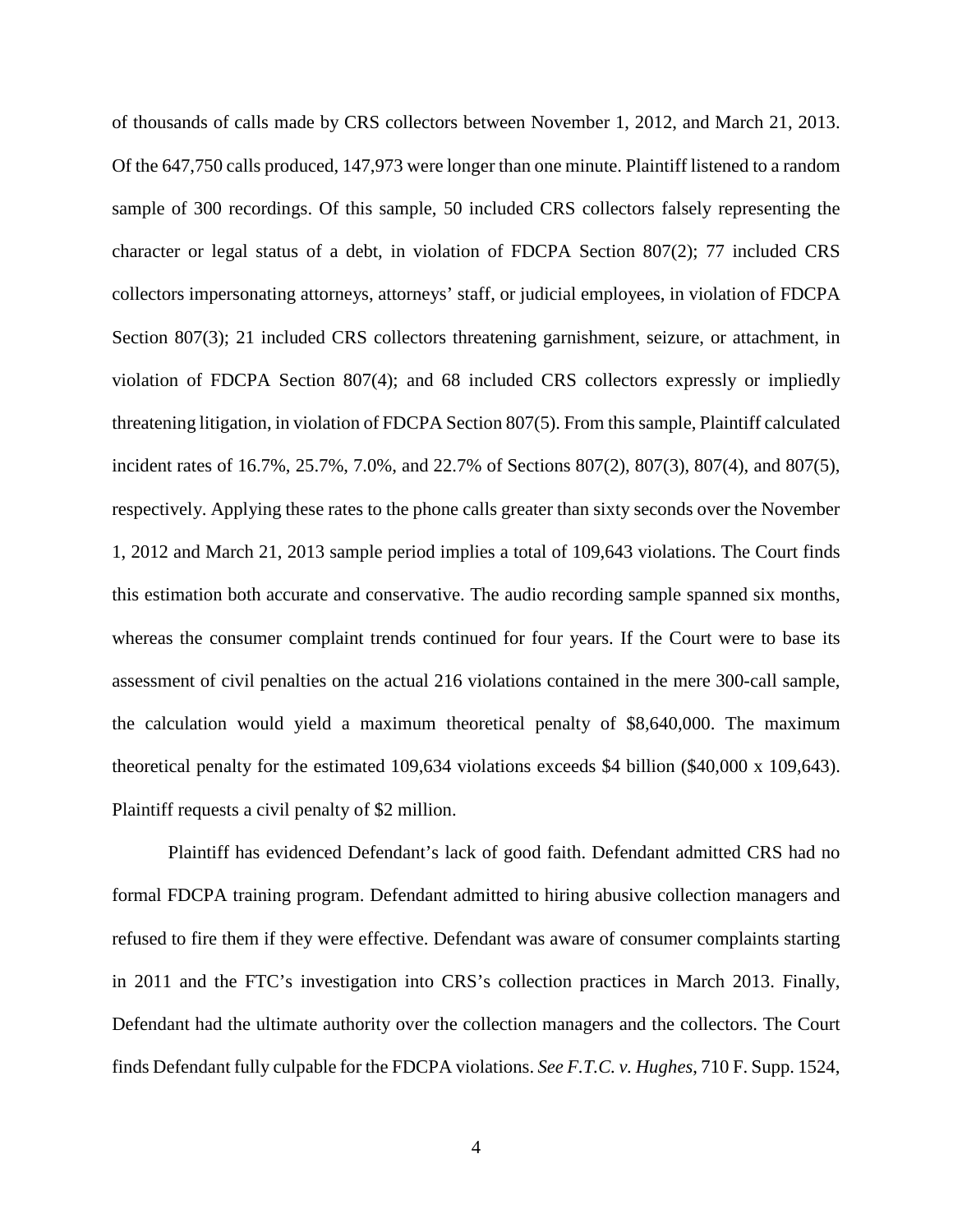1530 (N.D. Tex. 1989) (finding "complete" culpability where the defendant "had actual knowledge of Rule violations, [was] responsible for the day-to-day decisions . . . and ha[d] directed and controlled his employees' activities.").

The Court must consider Defendant's ability to pay in assessing civil penalties. By Defendant's own admission, he was taking home well over \$2 million per year. Plaintiff contends Defendant has not cooperated in discovery and has failed to provide any financial documentation to evidence his net worth. In a deposition, Defendant claimed he was recently a multimillionaire but now claims to have nothing. When questioned as to where the substantial salary funds went, he testified that his current wife spends his money. But in early 2016, Defendant told his ex-wife that he must "look poor." Without accurate financial statements, the Court cannot assess whether Defendant has the ability to pay the requested \$2 million. However, a defendant's "'ability to pay' is not a determinative factor in assessing a  $\S$  45(m)(1)(A) civil penalty." *United States v. Cornerstone Wealth Corp., Inc*., 549 F. Supp. 2d 811, 823–24 (N.D. Tex. 2008). Rather, it is merely one factor to be considered by the Court. The Court finds a civil penalty of less than one year's salary is reasonable. Another factor, the penalty's effect on Defendant's ability to continue to do business, is not an issue because Defendant and CRS has been ordered to cease all debt collection activity. Finally, the Court finds a substantial civil penalty is appropriate and commensurate with the volume, persistence, and breadth of violations to deter future egregious behavior. The purpose of the FDCPA is to "eliminate abusive debt collection practices by debt collectors, to insure that those debt collectors who refrain from using abusive debt collection practices are not competitively disadvantaged, and to promote consistent State action to protect consumers against debt collection abuses." 15 U.S.C. § 1692(e). The amount of a civil penalty should reflect the seriousness of the violation, must punish the offender, and most importantly,